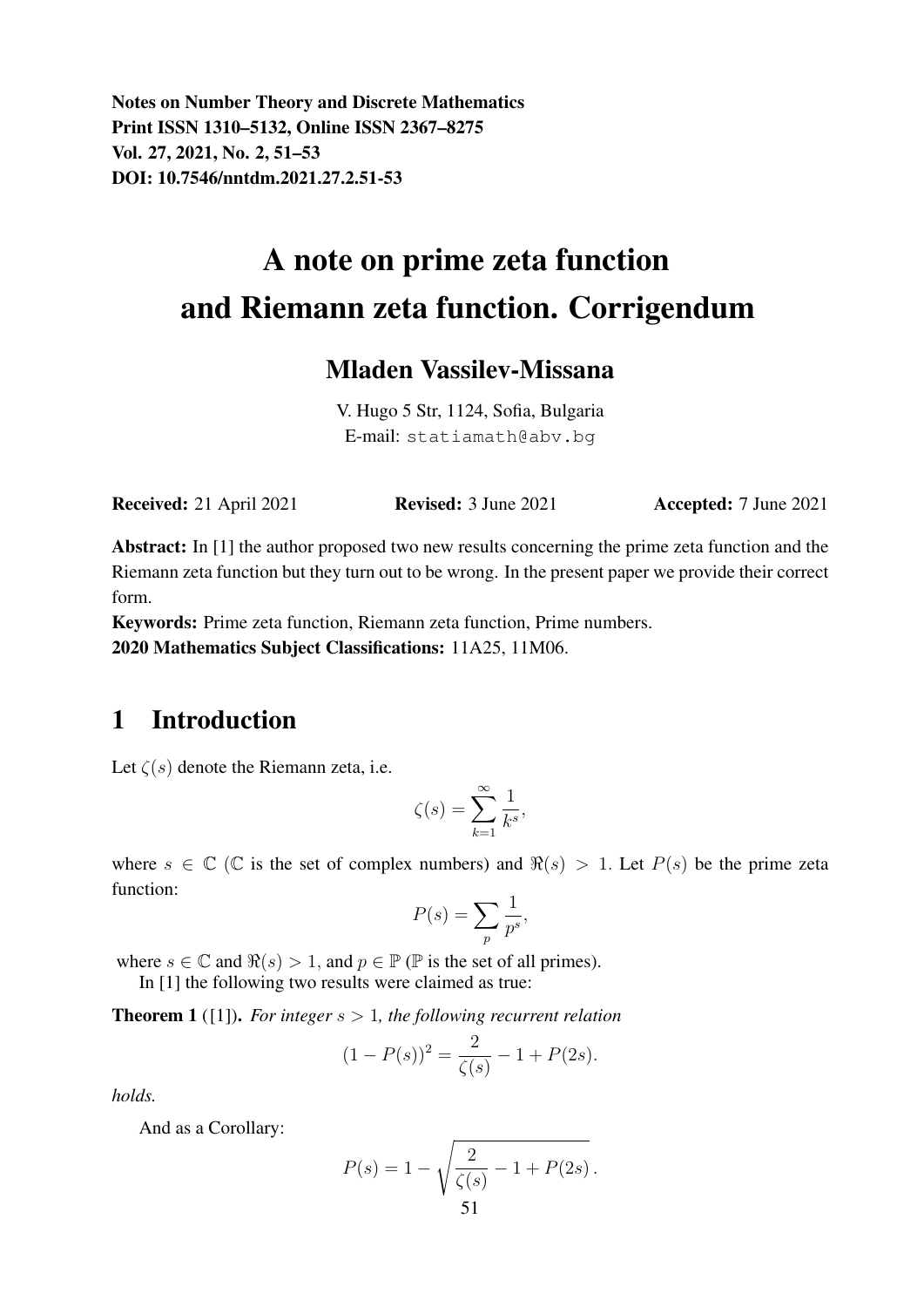**Theorem 2** ([1]). *Prime zeta function*  $P(s)$  *for every fixed integer*  $s > 1$ *, could be expressed with the help of the values of Riemann zeta function*  $\zeta(2^k.s), k = 1, 2, 3, \ldots$ , *by the formula* 

$$
P(s) = 1 - \sqrt{\frac{2}{\zeta(s)} - \sqrt{\frac{2}{\zeta(2s)} - \sqrt{\frac{2}{\zeta(4s)} - \sqrt{\frac{2}{\zeta(8s)} \cdots}}}}.
$$
(1)

Recently, Richard P. Brent disproved the stated above Theorems (and Corollary), [2].

## 2 Correct form of the theorems

Below, we introduce some denotations and give the correct form of our Theorems.

Let

$$
P_m(s) \stackrel{\text{def}}{=} \sum \frac{1}{(p_{i_1} p_{i_2} \cdots p_{i_m})^s},\tag{2}
$$

where  $m \geq 2$  and  $p_{i_1} < p_{i_2} < \cdots < p_{i_m}$  run over  $\mathbb{P}$ .

$$
\varepsilon(s) \stackrel{\text{def}}{=} \sum_{m=3}^{\infty} (-1)^{m-1} P_m(s). \tag{3}
$$

In (2) and (3)  $s \in \mathbb{C}$  and  $\Re(s) > 1$ . Then we provide the correct form of [1, Theorem 1] as follows

**Theorem 3 (Correct form of Theorem 1).** *For*  $s \in \mathbb{C}$  and  $\Re(s) > 1$ , the following recurrent *relation*

$$
(1 - P(s))^2 = \frac{2}{\zeta(s)} + 2\varepsilon(s) - 1 + P(2s)
$$
\n(4)

*holds.*

For real  $s > 1$  from (4) we obtain (since  $0 < P(s) < 1$ ):

Corollary 1.

$$
P(s) = 1 - \sqrt{\frac{2}{\zeta(s)} + 2\varepsilon(s) - 1 + P(2s)}.
$$
 (5)

Theorem 4 (Correct form of Theorem 2). *The representation*

$$
P(s) = 1 - \sqrt{\frac{2}{\zeta(s)} + 2\varepsilon(s) - \sqrt{\frac{2}{\zeta(2s)} + 2\varepsilon(2s) - \sqrt{\frac{2}{\zeta(4s)} + 2\varepsilon(4s) - \sqrt{\frac{2}{\zeta(8s)} + 2\varepsilon(8s) \cdots}}}}
$$
(6)

*holds for real*  $s > 1$ *.* 

Since (6) follows directly from (5), it suffices to prove Theorem 3.

*Proof of Theorem 3.* We obviously have

$$
\frac{1}{\zeta(s)} = \sum_{m=1}^{\infty} \frac{\mu(m)}{m^s},
$$

where  $\mu$  is the Möbius function.